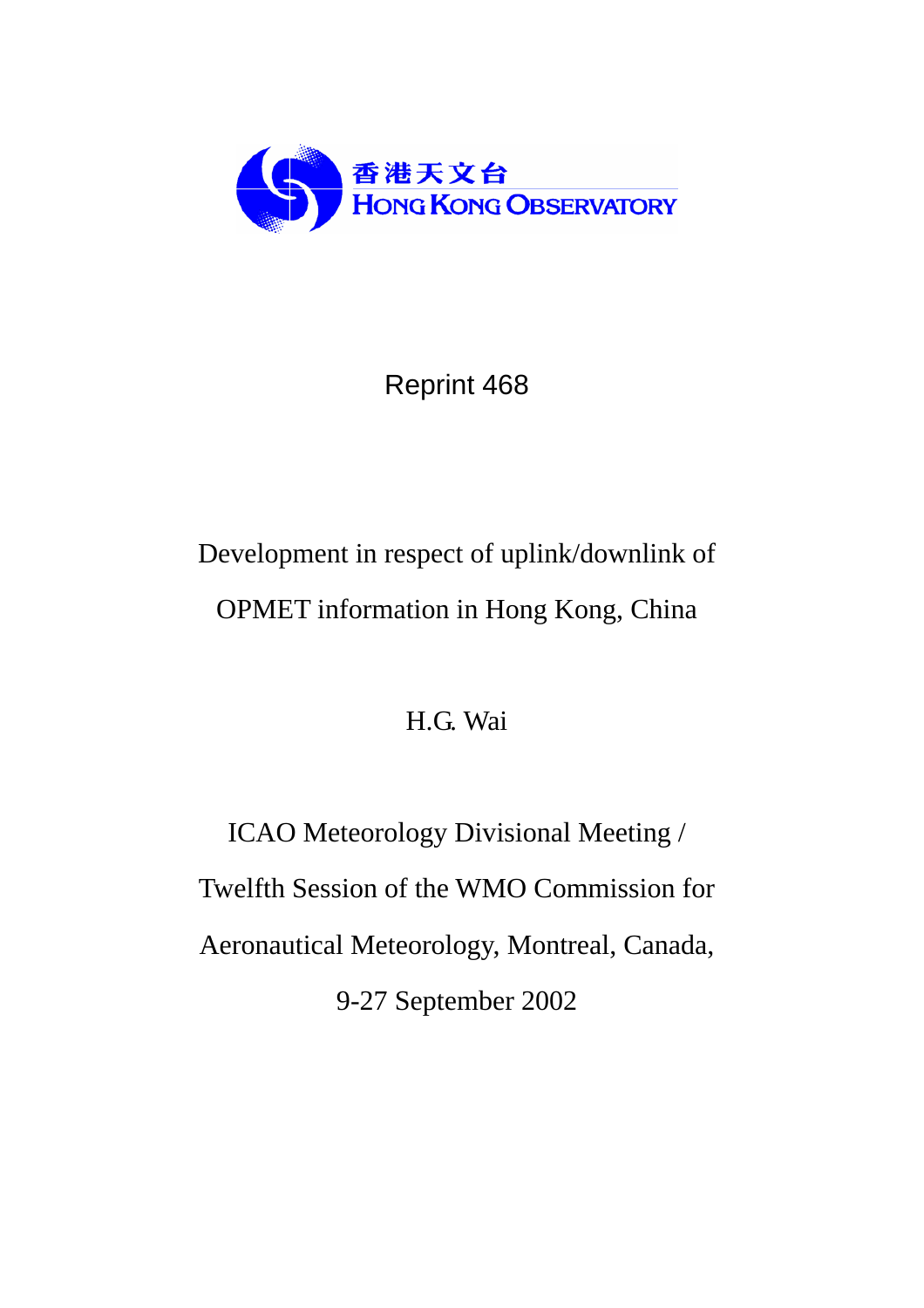

# **Agenda Item 1: Meteorological component of CNS/ATM systems 1.2: Uplink/downlink of OPMET information**

(Presented by China)

**Montreal, 9 to 27 September 2002**

# **SUMMARY**

This paper presents the development in respect of uplink/downlink of OPMET information in Hong Kong, China.

## 1. **INTRODUCTION**

1.1 Development of meteorological system in support of the new Communication, Navigation, Surveillance/Air Traffic Management (CNS/ATM) systems in Hong Kong, China, started in 2000. Over the past two years,. trials were conducted on the downlink of meteorological information. Operational uplink of OPMET information was also launched in 2001. This paper reports the development in these two areas.

## 2. **DOWNLINK**

2.1 Trials with Automatic Dependent Surveillance (ADS) and Controller-Pilot Data Link Communications (CPDLC) data links for automatic weather reporting from B747 aircraft were conducted in 2000 over the South China Sea. Further ADS trials with B777 and Airbus aircraft were conducted in early 2002. During the trials, 1077 in-flight valid weather reports from B747, about 57 reports from B777 and 18 reports from Airbus aircraft were received and analysed.

2.2 For B747 trial in 2000, it was found that over 90% of the wind reports are within the range of acceptable deviations with the model analysis [according to assessment criteria as recommended in WMO AMDAR Reference Manual]. Cases with larger deviations were studied and some of them were found to be associated with small scale convective activities over the data-sparse South China Sea. Over 98% of the temperature reports are acceptable. For a small number of temperature reports with large deviations, it was found that they originated from one of the aircraft. The airline concerned was informed of the finding.